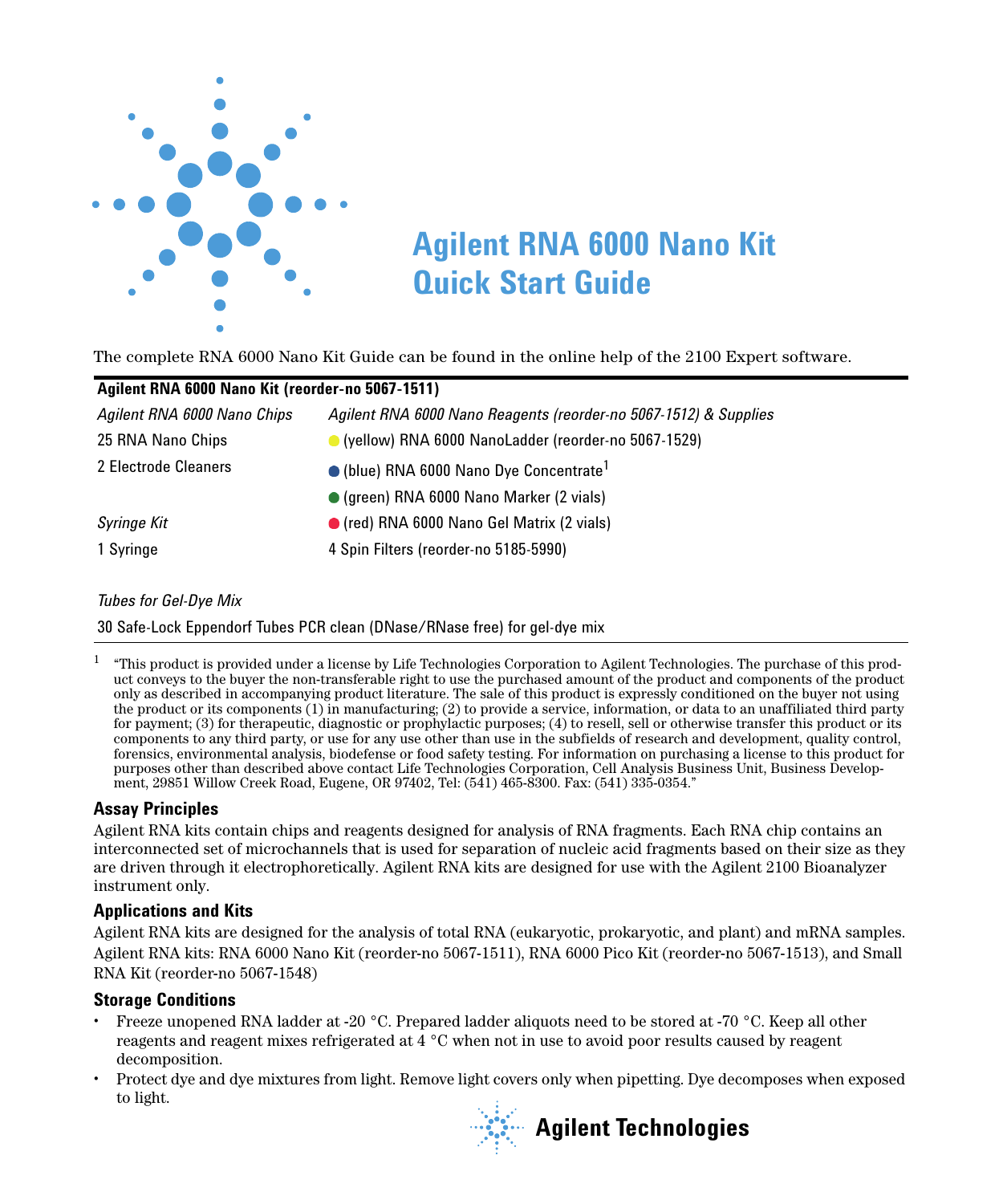# **Equipment Supplied with the Agilent 2100 Bioanalyzer System**

- **•** Chip priming station (reorder-no 5065-4401)
- **•** IKA vortex mixer

# **Additional Material Required (Not Supplied)**

- **•** RNaseZAP® recommended for electrode decontamination and routine electrode cleaning (Ambion, Inc. cat. no. 9780)
- **•** RNase-free water recommended for routine electrode cleaning
- **•** Pipettes (10 μL and 1000 μL) with compatible tips (RNase-free, no filter tips, no autoclaved tips)
- **•** 0.5 mL and 1.5 mL microcentrifuge tubes (RNase-free)
- **•** Microcentrifuge (>13000g)
- **•** Heating block or water bath for ladder/sample preparation

#### **Sample preparation**

For total RNA or mRNA analysis, the sample concentration must be within the specified range. If the concentration of your particular sample is above this range, dilute with RNase-free water.

#### **Specifications**

| <b>Physical Specifications</b> |                                                    | <b>Analytical Specifications</b>                         |                                                               |                                                               |
|--------------------------------|----------------------------------------------------|----------------------------------------------------------|---------------------------------------------------------------|---------------------------------------------------------------|
| <b>Type</b>                    | <b>Specification</b>                               | <b>Specification</b>                                     | <b>Total RNA Assay</b>                                        | mRNA Assay                                                    |
| Analysis time                  | $30 \text{ min}$                                   | <b>Quantitative range</b>                                | $25 - 500$ ng/µL                                              | $25 - 250$ ng/µL                                              |
| Samples per chip               | 12                                                 | <b>Qualitative range</b>                                 | $5 - 500$ ng/µL                                               | $5 - 250$ ng/uL                                               |
| Sample volume                  | $1 \mu L$                                          | Sensitivity (S/N>3)                                      | $5 \nmid \mu$ L in water                                      | $25 \text{ ng/µL}$ in water                                   |
| Kit stability                  | $=$ 4 months at 4 °C                               | <b>Quantitation repro-</b><br>ducibility (within a chip) | 10 % CV                                                       | 10 % CV                                                       |
| Kit size                       | 25 chips<br>12 samples/chip<br>$=$ 300 samples/kit | Quantitation<br>accuracy <sup>1</sup>                    | 20%                                                           | 20%                                                           |
|                                |                                                    | Maximum sample<br>buffer strength                        | 100 mM Tris<br>0.1 mM EDTA<br>or 125 mM NaCl<br>15 mM $MgCl2$ | 100 mM Tris<br>0.1 mM EDTA<br>or 125 mM NaCl<br>15 mM $MgCl2$ |

 $1$  Determined analyzing the RNA ladder as sample

# **Setting up the Chip Priming Station**

- **1** Replace the syringe:
	- **a** Unscrew the old syringe from the lid of the chip priming station.
	- **b** Release the old syringe from the clip. Discard the old syringe.
	- **c** Remove the plastic cap of the new syringe and insert it into the clip.
	- **d** Slide it into the hole of the luer lock adapter and screw it tightly to the chip priming station.
- **2** Adjust the base plate:
	- **a** Open the chip priming station by pulling the latch.
	- **b** Using a screwdriver, open the screw at the underside of the base plate.
	- **c** Lift the base plate and insert it again in position C. Retighten the screw.

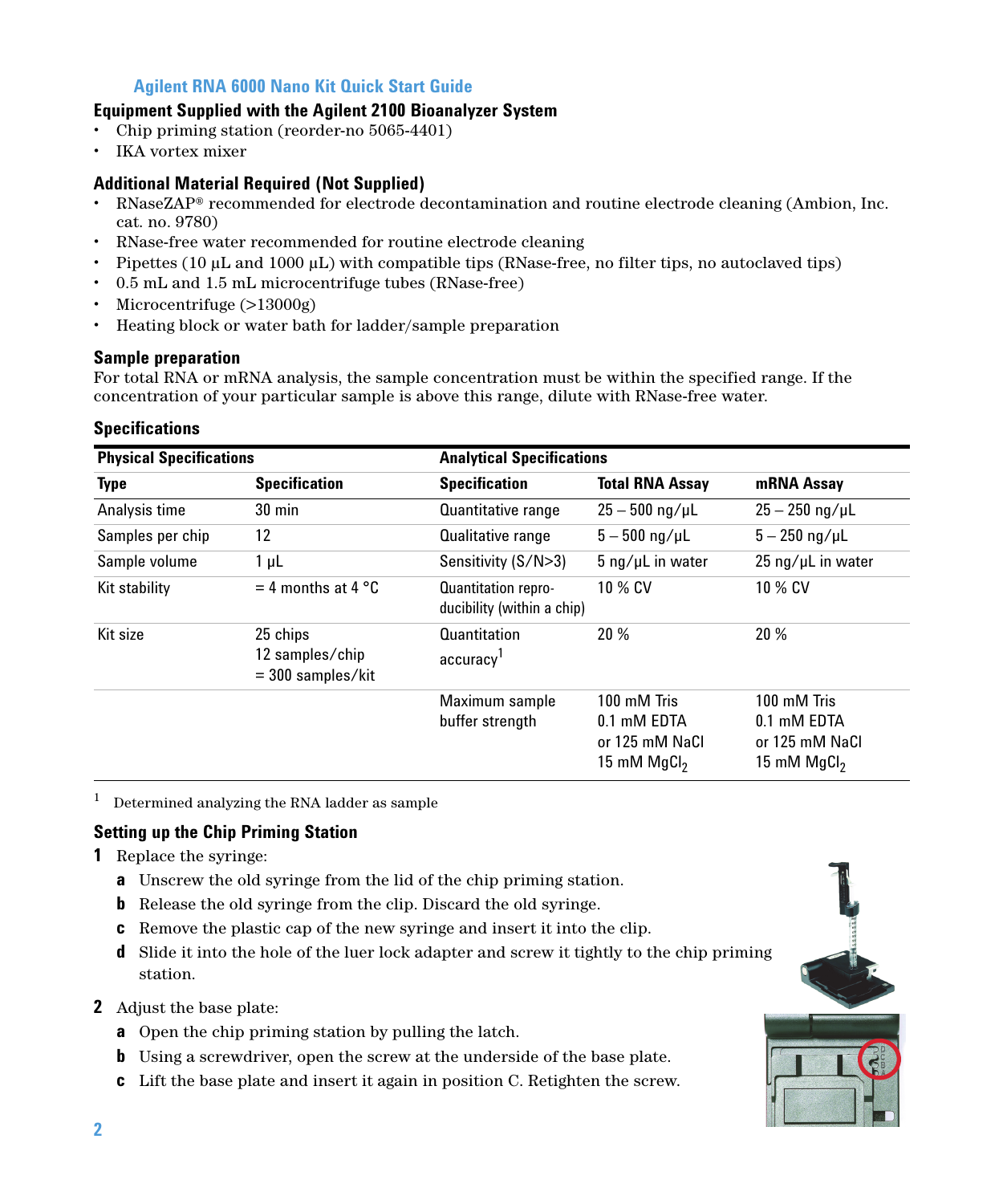- **3** Adjust the syringe clip:
	- **a** Release the lever of the clip and slide it up to the top position.

# **Essential Measurement Practices**

- **•** Handle and store all reagents according to the instructions on the label of the individual box.
- **•** Avoid sources of dust or other contaminants. Foreign matter in reagents and samples or in the wells of the chip will interfere with assay results.
- **•** Allow all reagents to equilibrate to room temperature for 30 min before use. Thaw samples on ice.
- **•** Protect dye and dye mixtures from light. Remove light covers only when pipetting. The dye decomposes when exposed to light and this reduces the signal intensity.
- **•** Always insert the pipette tip to the bottom of the well when dispensing the liquid. Placing the pipette at the edge of the well may lead to poor results.
- **•** Always wear gloves when handling RNA and use RNase-free tips, microcentrifuge tubes and water.
- **•** It is recommended to heat denature all RNA samples and RNA ladder before use for 2 min and 70 °C (once) and keep them on ice.
- **•** Do not touch the Agilent 2100 Bioanalyzer instrument during analysis and never place it on vibrating surface.
- **•** Always vortex the dye concentrate for 10 s before preparing the gel-dye mix and spin down afterwards.
- **•** Use a new syringe and electrode cleaners with each new kit.
- **•** Use loaded chips within 5 min after preparation. Reagents might evaporate, leading to poor results.
- **•** To prevent contamination (e.g. RNase), it is strongly recommended to use a dedicated electrode cartridge for RNA assays.
- **•** Perform the RNase decontamination procedure for the electrodes daily before running any assays. Refer to the Kit Guide for details on electrode cleaning and decontamination.

# **Agilent RNA 6000 Nano Assay Protocol**

# **WARNING Handling DMSO**

**Kit components contain DMSO. Because the dye binds to nucleic acids, it should be treated as a potential mutagen and used with appropriate care.** 

- $\rightarrow$  Wear hand and eye protection and follow good laboratory practices when preparing and handling reagents and samples.
- $\rightarrow$  Handle solutions with particular caution as DMSO is known to facilitate the entry of organic molecules into tissues.

# **Preparing the RNA Ladder**

- **1** Spin the ladder down and pipette in an RNase-free vial.
- **2** Heat denature the ladder for 2 min at 70 °C.
- **3** Immediately cool the vial on ice.
- **4** Prepare aliquots in recommended 0.5 mL RNase-free vials with the required amount for typical daily use.
- **5** Store aliquots at -70 °C. After initial heat denaturation, the frozen aliquots should not require repeated heat denaturation.
- **6** Before use, thaw ladder aliquots on ice (avoid extensive warming).

# **Preparing the Gel**

- **1** Pipette 550 μL of RNA gel matrix (red  $\bullet$ ) into a spin filter.
- **2** Centrifuge at 1500g ± 20 % for 10 min at room temperature.
- **3** Aliquot 65 μL filtered gel into 0.5 mL RNase-free microcentrifuge tubes. Use filtered gel within 4 weeks. Store at 4 °C.